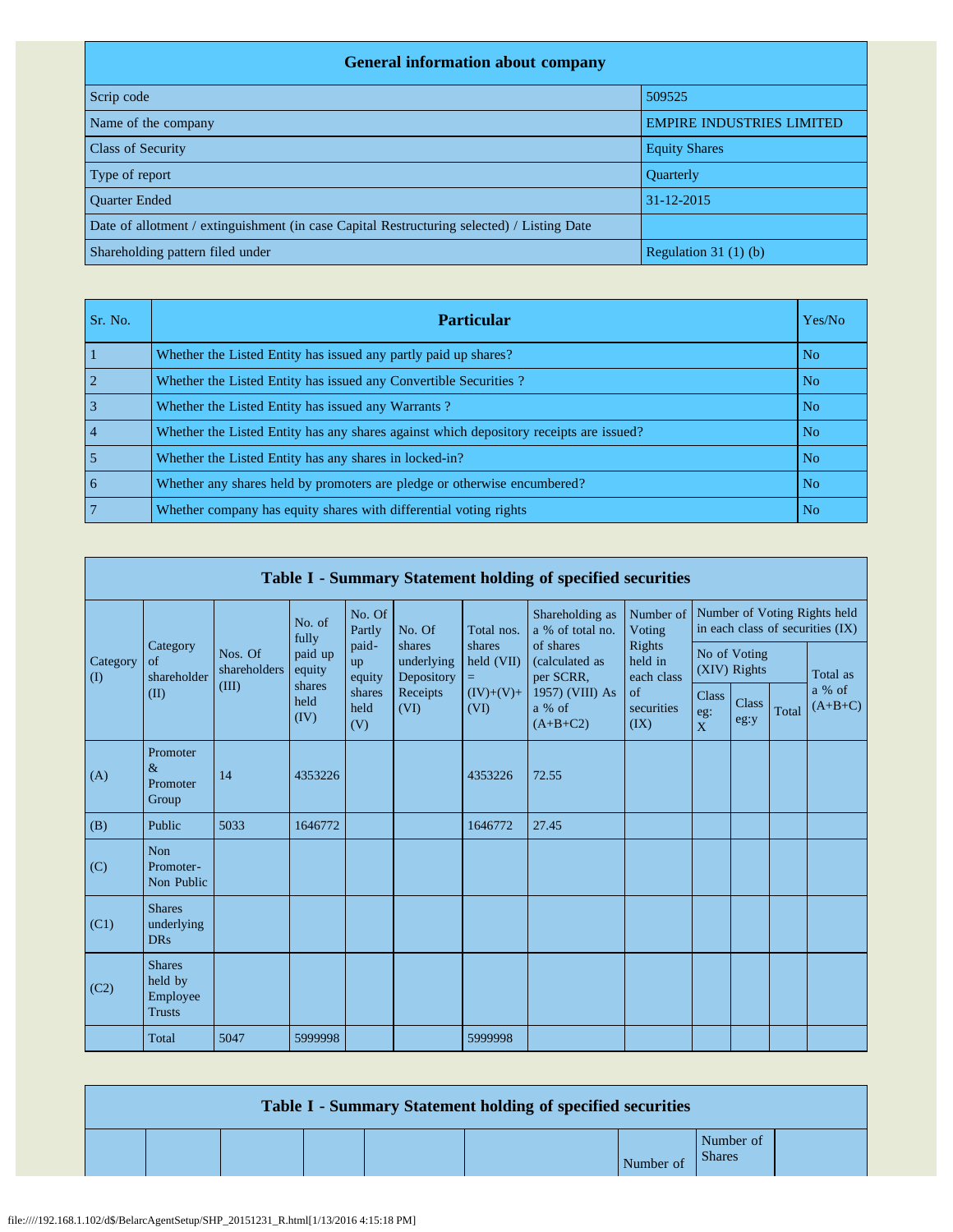| Category | No. Of Shares<br>Shareholding, as a %<br>No. Of<br>Underlying<br><b>Shares</b><br>Outstanding<br>Category<br>No. Of<br>Underlying<br>convertible<br>$\alpha$ f<br>as a percentage of diluted<br>Outstanding<br><b>Warrants</b> |                                  | assuming full conversion<br>of convertible securities ( | Locked in<br>shares (XII)                        |                                                                | (XIII)     | pledged or<br>otherwise<br>encumbered                     | Number of<br>equity shares<br>held in |                                                         |                                |
|----------|--------------------------------------------------------------------------------------------------------------------------------------------------------------------------------------------------------------------------------|----------------------------------|---------------------------------------------------------|--------------------------------------------------|----------------------------------------------------------------|------------|-----------------------------------------------------------|---------------------------------------|---------------------------------------------------------|--------------------------------|
| $\rm(D)$ | shareholder<br>(II)                                                                                                                                                                                                            | convertible<br>securities<br>(X) | $(X_i)$                                                 | securities and<br>No. Of<br>Warrants (Xi)<br>(a) | share capital) $(XI)$ =<br>$(VII)+(X)$ As a % of<br>$(A+B+C2)$ | No.<br>(a) | As $a$<br>$%$ of<br>total<br><b>Shares</b><br>held<br>(b) | No.<br>(a)                            | As a<br>$%$ of<br>total<br><b>Shares</b><br>held<br>(b) | dematerialized<br>form $(XIV)$ |
| (A)      | Promoter<br>$\&$<br>Promoter<br>Group                                                                                                                                                                                          |                                  |                                                         |                                                  | 72.55                                                          |            |                                                           |                                       |                                                         | 4353226                        |
| (B)      | Public                                                                                                                                                                                                                         |                                  |                                                         |                                                  | 27.45                                                          |            |                                                           |                                       |                                                         | 1487351                        |
| (C)      | Non<br>Promoter-<br>Non Public                                                                                                                                                                                                 |                                  |                                                         |                                                  |                                                                |            |                                                           |                                       |                                                         |                                |
| (C1)     | <b>Shares</b><br>underlying<br>DR <sub>S</sub>                                                                                                                                                                                 |                                  |                                                         |                                                  |                                                                |            |                                                           |                                       |                                                         |                                |
| (C2)     | Shares held<br>by<br>Employee<br><b>Trusts</b>                                                                                                                                                                                 |                                  |                                                         |                                                  |                                                                |            |                                                           |                                       |                                                         |                                |
|          | Total                                                                                                                                                                                                                          |                                  |                                                         |                                                  |                                                                |            |                                                           |                                       |                                                         | 5840577                        |

|                                                                             | Table II - Statement showing shareholding pattern of the Promoter and Promoter Group |                                  |                                                                                  |                                 |                                                     |                     |                                                  |                                                                     |                      |       |                                 |
|-----------------------------------------------------------------------------|--------------------------------------------------------------------------------------|----------------------------------|----------------------------------------------------------------------------------|---------------------------------|-----------------------------------------------------|---------------------|--------------------------------------------------|---------------------------------------------------------------------|----------------------|-------|---------------------------------|
|                                                                             |                                                                                      |                                  | No. of<br>fully                                                                  | No.<br>Of<br>Partly             | No. Of                                              | Total nos.          | Shareholding<br>as a % of<br>total no. of        | Number of Voting Rights<br>held in each class of<br>securities (IX) |                      |       |                                 |
| Sr.                                                                         | Category $\&$<br>Name of the<br>Shareholders (I)                                     | Nos. Of<br>shareholders<br>(III) | paid-<br>paid up<br>underlying<br>held (VII)<br>equity<br>up<br>Depository<br>Ξ. |                                 | shares<br>shares<br>shares<br>(calculated<br>as per |                     | No of Voting<br>(XIV) Rights                     |                                                                     | Total<br>as a %      |       |                                 |
|                                                                             |                                                                                      |                                  | shares<br>held<br>(IV)                                                           | equity<br>shares<br>held<br>(V) | Receipts<br>(VI)                                    | $(IV)+(V)+$<br>(VI) | SCRR,<br>1957) (VIII)<br>As a % of<br>$(A+B+C2)$ | <b>Class</b><br>$\mathrm{eg}\colon$<br>$\overline{X}$               | <b>Class</b><br>eg:y | Total | of<br>Total<br>Voting<br>rights |
| $\mathbf{A}$                                                                | Table II - Statement showing shareholding pattern of the Promoter and Promoter Group |                                  |                                                                                  |                                 |                                                     |                     |                                                  |                                                                     |                      |       |                                 |
| (1)                                                                         | Indian                                                                               |                                  |                                                                                  |                                 |                                                     |                     |                                                  |                                                                     |                      |       |                                 |
| (a)                                                                         | Individuals/Hindu<br>undivided Family                                                |                                  | 3186421                                                                          |                                 |                                                     | 3186421             | 53.11                                            |                                                                     |                      |       |                                 |
| (d)                                                                         | Any Other<br>(specify)                                                               | 7                                | 1166805                                                                          |                                 |                                                     | 1166805             | 19.45                                            |                                                                     |                      |       |                                 |
| Sub-Total $(A)(1)$                                                          |                                                                                      | 14                               | 4353226                                                                          |                                 |                                                     | 4353226             | 72.55                                            |                                                                     |                      |       |                                 |
| (2)                                                                         | Foreign                                                                              |                                  |                                                                                  |                                 |                                                     |                     |                                                  |                                                                     |                      |       |                                 |
| Total Shareholding of<br>Promoter and Promoter<br>Group $(A)=(A)(1)+(A)(2)$ |                                                                                      | 14                               | 4353226                                                                          |                                 |                                                     | 4353226             | 72.55                                            |                                                                     |                      |       |                                 |
| $\mathbf B$                                                                 | Table III - Statement showing shareholding pattern of the Public shareholder         |                                  |                                                                                  |                                 |                                                     |                     |                                                  |                                                                     |                      |       |                                 |
| (1)                                                                         | <b>Institutions</b>                                                                  |                                  |                                                                                  |                                 |                                                     |                     |                                                  |                                                                     |                      |       |                                 |
| (f)                                                                         | Financial<br>Institutions/<br><b>Banks</b>                                           | 3                                | 504                                                                              |                                 |                                                     | 504                 | 0.01                                             |                                                                     |                      |       |                                 |
| (g)                                                                         | Insurance<br>Companies                                                               | $\overline{c}$                   | 884650                                                                           |                                 |                                                     | 884650              | 14.74                                            |                                                                     |                      |       |                                 |
|                                                                             |                                                                                      |                                  |                                                                                  |                                 |                                                     |                     |                                                  |                                                                     |                      |       |                                 |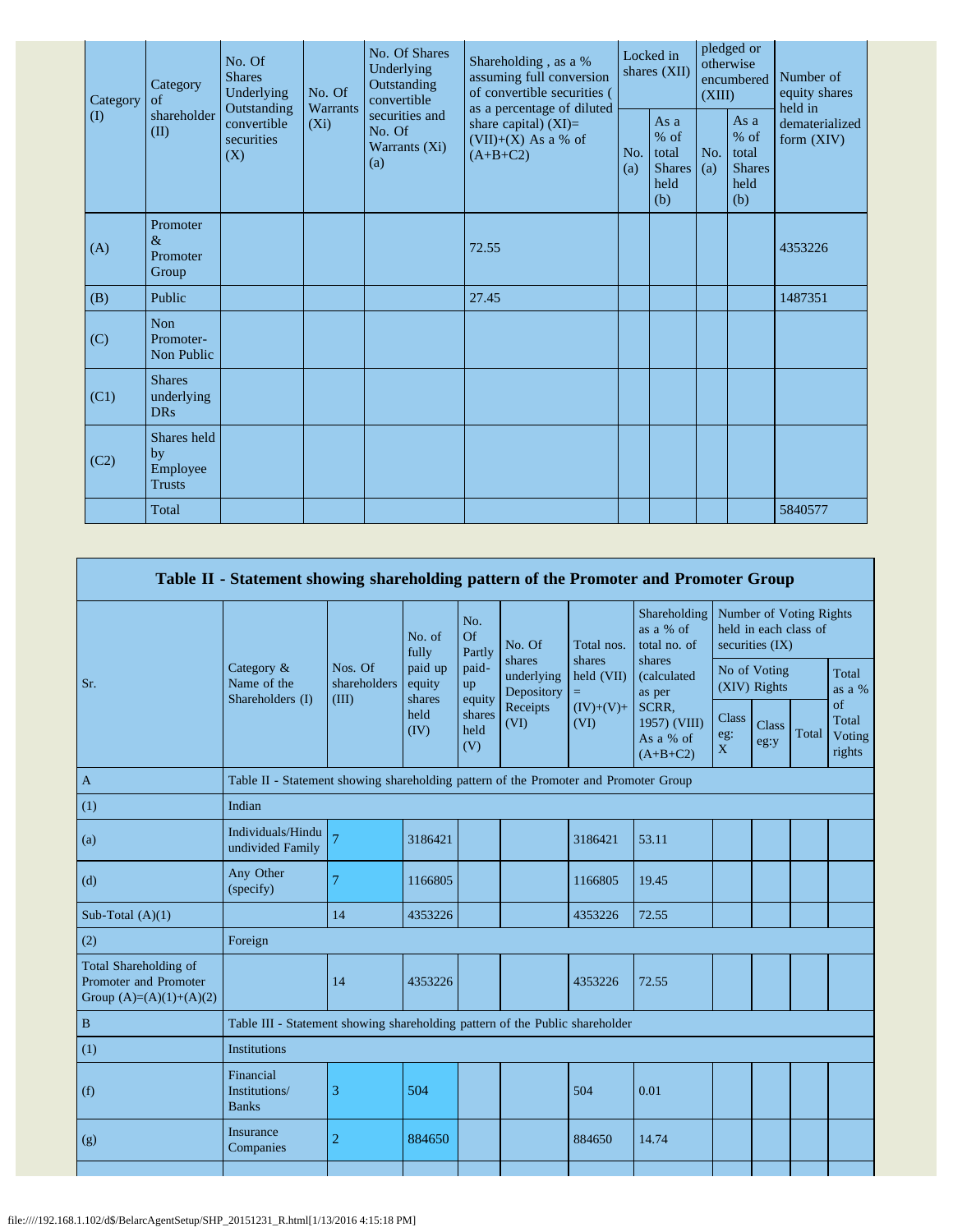| Sub-Total $(B)(1)$                                                |                                                                                                                     | 5              | 885154  |  | 885154  | 14.75 |  |  |
|-------------------------------------------------------------------|---------------------------------------------------------------------------------------------------------------------|----------------|---------|--|---------|-------|--|--|
| (3)                                                               | Non-institutions                                                                                                    |                |         |  |         |       |  |  |
| (a(i))                                                            | Individuals -<br>i.Individual<br>shareholders<br>holding nominal<br>share capital up<br>to Rs. 2 lakhs.             | 4877           | 602325  |  | 602325  | 10.04 |  |  |
| (a(ii))                                                           | Individuals - ii.<br>Individual<br>shareholders<br>holding nominal<br>share capital in<br>excess of Rs. 2<br>lakhs. | $\overline{2}$ | 49537   |  | 49537   | 0.83  |  |  |
| (e)                                                               | Any Other<br>(specify)                                                                                              | 149            | 109756  |  | 109756  | 1.83  |  |  |
| Sub-Total $(B)(3)$                                                |                                                                                                                     | 5028           | 761618  |  | 761618  | 12.69 |  |  |
| <b>Total Public</b><br>Shareholding<br>$(B)=(B)(1)+(B)(2)+(B)(3)$ |                                                                                                                     | 5033           | 1646772 |  | 1646772 | 27.45 |  |  |
| $\mathbf C$                                                       | Table IV - Statement showing shareholding pattern of the Non Promoter- Non Public shareholder                       |                |         |  |         |       |  |  |
| Total $(A+B+C2)$                                                  |                                                                                                                     | 5047           | 5999998 |  | 5999998 | 100   |  |  |
| Total $(A+B+C)$                                                   |                                                                                                                     | 5047           | 5999998 |  | 5999998 |       |  |  |

|                                                                                    |                                                      |         |                                                                                                                                                          | Table II - Statement showing shareholding pattern of the Promoter and Promoter Group |                                        |                                                         |                                                                               |                                                         |                                       |
|------------------------------------------------------------------------------------|------------------------------------------------------|---------|----------------------------------------------------------------------------------------------------------------------------------------------------------|--------------------------------------------------------------------------------------|----------------------------------------|---------------------------------------------------------|-------------------------------------------------------------------------------|---------------------------------------------------------|---------------------------------------|
|                                                                                    | No. Of<br><b>Shares</b><br>Underlying<br>Outstanding | No. Of  | No. Of Shares<br>Underlying<br>Outstanding<br>convertible                                                                                                | Shareholding, as a %<br>assuming full<br>conversion of<br>convertible securities (   | Number of<br>Locked in<br>shares (XII) |                                                         | Number of<br><b>Shares</b><br>pledged or<br>otherwise<br>encumbered<br>(XIII) |                                                         | Number of<br>equity shares<br>held in |
| Sr.                                                                                | convertible<br>securities<br>(X)                     | $(X_i)$ | Warrants<br>securities and<br>as a percentage of<br>diluted share capital)<br>No. Of<br>$(XI)=(VII)+(X)$ As a<br>Warrants (Xi)<br>% of $(A+B+C2)$<br>(a) |                                                                                      | No.<br>(a)                             | As a<br>$%$ of<br>total<br><b>Shares</b><br>held<br>(b) | No.<br>(a)                                                                    | As a<br>$%$ of<br>total<br><b>Shares</b><br>held<br>(b) | dematerialized<br>form $(XIV)$        |
| $\mathbf{A}$                                                                       |                                                      |         |                                                                                                                                                          | Table II - Statement showing shareholding pattern of the Promoter and Promoter Group |                                        |                                                         |                                                                               |                                                         |                                       |
| (1)                                                                                | Indian                                               |         |                                                                                                                                                          |                                                                                      |                                        |                                                         |                                                                               |                                                         |                                       |
| (a)                                                                                |                                                      |         |                                                                                                                                                          | 53.11                                                                                |                                        |                                                         |                                                                               |                                                         | 3186421                               |
| (d)                                                                                |                                                      |         |                                                                                                                                                          | 19.45                                                                                |                                        |                                                         |                                                                               |                                                         | 1166805                               |
| Sub-Total $(A)(1)$                                                                 |                                                      |         |                                                                                                                                                          | 72.55                                                                                |                                        |                                                         |                                                                               |                                                         | 4353226                               |
| (2)                                                                                | Foreign                                              |         |                                                                                                                                                          |                                                                                      |                                        |                                                         |                                                                               |                                                         |                                       |
| Total Shareholding of<br><b>Promoter and Promoter</b><br>Group $(A)=(A)(1)+(A)(2)$ |                                                      |         |                                                                                                                                                          | 72.55                                                                                |                                        |                                                         |                                                                               |                                                         | 4353226                               |
| $\, {\bf B}$                                                                       |                                                      |         |                                                                                                                                                          | Table III - Statement showing shareholding pattern of the Public shareholder         |                                        |                                                         |                                                                               |                                                         |                                       |
| (1)                                                                                | <b>Institutions</b>                                  |         |                                                                                                                                                          |                                                                                      |                                        |                                                         |                                                                               |                                                         |                                       |
| (f)                                                                                |                                                      |         |                                                                                                                                                          | 0.01                                                                                 |                                        |                                                         |                                                                               |                                                         | $\mathbf{0}$                          |
| (g)                                                                                |                                                      |         |                                                                                                                                                          | 14.74                                                                                |                                        |                                                         |                                                                               |                                                         | 884650                                |
| Sub-Total $(B)(1)$                                                                 |                                                      |         |                                                                                                                                                          | 14.75                                                                                |                                        |                                                         |                                                                               |                                                         | 884650                                |
| (3)                                                                                | Non-institutions                                     |         |                                                                                                                                                          |                                                                                      |                                        |                                                         |                                                                               |                                                         |                                       |
|                                                                                    |                                                      |         |                                                                                                                                                          |                                                                                      |                                        |                                                         |                                                                               |                                                         |                                       |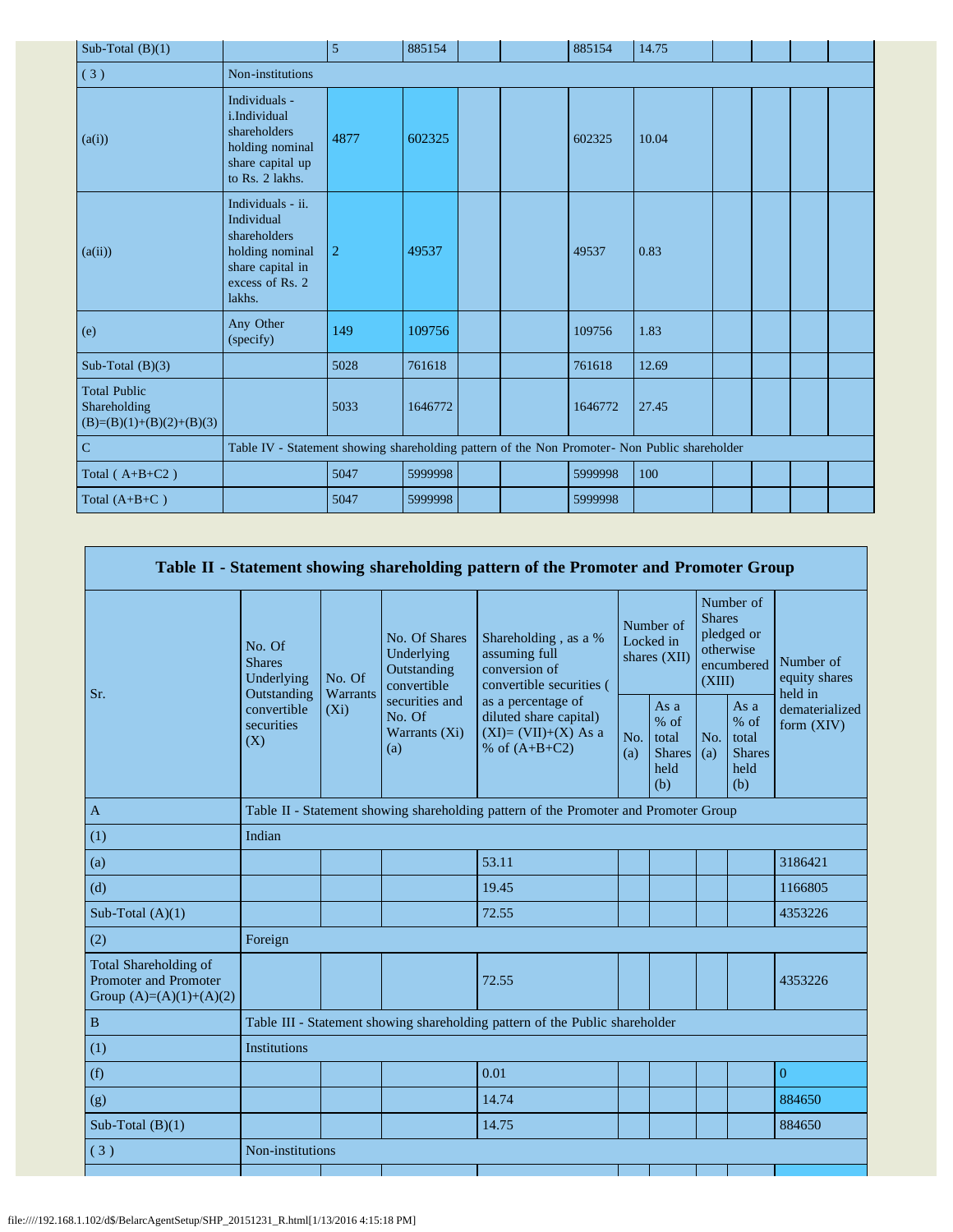| (a(i))                                                            |  | 10.04                                                                                         |  |  | 445162  |
|-------------------------------------------------------------------|--|-----------------------------------------------------------------------------------------------|--|--|---------|
| (a(ii))                                                           |  | 0.83                                                                                          |  |  | 49537   |
| (e)                                                               |  | 1.83                                                                                          |  |  | 108002  |
| Sub-Total $(B)(3)$                                                |  | 12.69                                                                                         |  |  | 602701  |
| <b>Total Public</b><br>Shareholding<br>$(B)=(B)(1)+(B)(2)+(B)(3)$ |  | 27.45                                                                                         |  |  | 1487351 |
| C                                                                 |  | Table IV - Statement showing shareholding pattern of the Non Promoter- Non Public shareholder |  |  |         |
| Total $(A+B+C2)$                                                  |  | 100                                                                                           |  |  | 5840577 |
| Total $(A+B+C)$                                                   |  |                                                                                               |  |  | 5840577 |

| <b>Individuals/Hindu undivided Family</b>                                                                                     |                                                               |                                  |                                         |                               |                                                   |                                 |                                    |  |  |
|-------------------------------------------------------------------------------------------------------------------------------|---------------------------------------------------------------|----------------------------------|-----------------------------------------|-------------------------------|---------------------------------------------------|---------------------------------|------------------------------------|--|--|
| Searial No.                                                                                                                   | $\mathbf{1}$                                                  | $\boldsymbol{2}$                 | 3                                       | $\overline{4}$                | 5                                                 | 6                               | $\overline{7}$                     |  |  |
| Name of the<br>Shareholders<br>$\left( \mathrm{I}\right)$                                                                     | <b>DILEEP</b><br><b>MALHOTRA</b>                              | <b>RANJIT</b><br><b>MALHOTRA</b> | <b>SATISHCHANDRA</b><br><b>MALHOTRA</b> | <b>UMA</b><br><b>MALHOTRA</b> | <b>ANJALI</b><br><b>RANJIT</b><br><b>MALHOTRA</b> | <b>KABIR</b><br><b>MALHOTRA</b> | <b>USHADEVI</b><br><b>MALHOTRA</b> |  |  |
| PAN (II)                                                                                                                      | AFBPM6027K                                                    | AFBPM6026J                       | AFBPM6023P                              | AABPM1326N                    | AUQPM3884L                                        | AADPM6005A                      | AGSPM5468L                         |  |  |
| No. of fully<br>paid up equity<br>shares held<br>(IV)                                                                         | 1475975                                                       | 968403                           | 95582                                   | 125222                        | 127248                                            | 195874                          | 198117                             |  |  |
| No. Of Partly<br>paid-up equity<br>shares held<br>(V)                                                                         |                                                               |                                  |                                         |                               |                                                   |                                 |                                    |  |  |
| No. Of shares<br>underlying<br>Depository<br>Receipts (VI)                                                                    |                                                               |                                  |                                         |                               |                                                   |                                 |                                    |  |  |
| Total nos.<br>shares held<br>$(VII) =$<br>$(IV)+(V)+$<br>(VI)                                                                 | 1475975                                                       | 968403                           | 95582                                   | 125222                        | 127248                                            | 195874                          | 198117                             |  |  |
| Shareholding<br>as a % of<br>total no. of<br>shares<br>(calculated as<br>per SCRR,<br>1957) (VIII)<br>As a % of<br>$(A+B+C2)$ | 24.6                                                          | 16.14                            | 1.59                                    | 2.09                          | 2.12                                              | 3.26                            | 3.3                                |  |  |
|                                                                                                                               | Number of Voting Rights held in each class of securities (IX) |                                  |                                         |                               |                                                   |                                 |                                    |  |  |
| Class eg:X                                                                                                                    |                                                               |                                  |                                         |                               |                                                   |                                 |                                    |  |  |
| Class eg:y                                                                                                                    |                                                               |                                  |                                         |                               |                                                   |                                 |                                    |  |  |
| Total                                                                                                                         |                                                               |                                  |                                         |                               |                                                   |                                 |                                    |  |  |
| Total as a %<br>of Total<br>Voting rights                                                                                     |                                                               |                                  |                                         |                               |                                                   |                                 |                                    |  |  |
| No. Of Shares<br>Underlying<br>Outstanding<br>convertible<br>securities (X)                                                   |                                                               |                                  |                                         |                               |                                                   |                                 |                                    |  |  |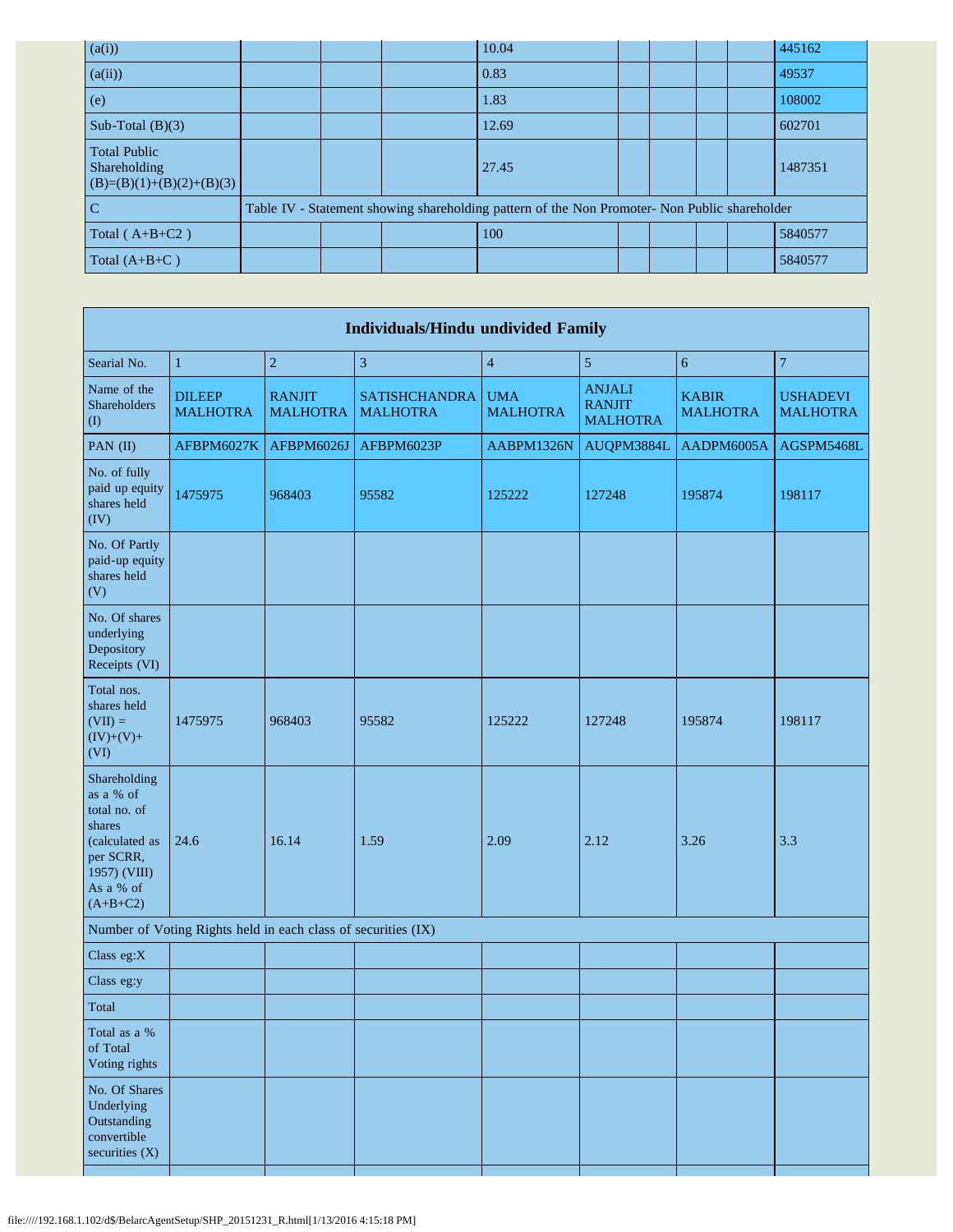| No. Of<br>Warrants (Xi)                                                                                                                                                                             |                                                         |        |       |        |        |        |        |
|-----------------------------------------------------------------------------------------------------------------------------------------------------------------------------------------------------|---------------------------------------------------------|--------|-------|--------|--------|--------|--------|
| No. Of Shares<br>Underlying<br>Outstanding<br>convertible<br>securities and<br>No. Of<br>Warrants (Xi)<br>(a)                                                                                       |                                                         |        |       |        |        |        |        |
| Shareholding,<br>as a %<br>assuming full<br>conversion of<br>convertible<br>securities (as<br>a percentage<br>of diluted<br>share capital)<br>$(XI)=$<br>$(VII)+(Xi)(a)$<br>As a % of<br>$(A+B+C2)$ | 24.6                                                    | 16.14  | 1.59  | 2.09   | 2.12   | 3.26   | 3.3    |
|                                                                                                                                                                                                     | Number of Locked in shares (XII)                        |        |       |        |        |        |        |
| No. $(a)$                                                                                                                                                                                           |                                                         |        |       |        |        |        |        |
| As a % of<br>total Shares<br>held(b)                                                                                                                                                                |                                                         |        |       |        |        |        |        |
|                                                                                                                                                                                                     | Number of Shares pledged or otherwise encumbered (XIII) |        |       |        |        |        |        |
| No. $(a)$                                                                                                                                                                                           |                                                         |        |       |        |        |        |        |
| As a % of<br>total Shares<br>held (b)                                                                                                                                                               |                                                         |        |       |        |        |        |        |
| Number of<br>equity shares<br>held in<br>dematerialized<br>form (XIV)                                                                                                                               | 1475975                                                 | 968403 | 95582 | 125222 | 127248 | 195874 | 198117 |

|                                                            | <b>Individuals/Hindu undivided Family</b> |
|------------------------------------------------------------|-------------------------------------------|
| Searial No.                                                |                                           |
| Name of the<br>Shareholders (I)                            |                                           |
| PAN $(II)$                                                 | Total                                     |
| No. of fully paid<br>up equity shares<br>held (IV)         | 3186421                                   |
| No. Of Partly<br>paid-up equity<br>shares held (V)         |                                           |
| No. Of shares<br>underlying<br>Depository<br>Receipts (VI) |                                           |
| Total nos. shares<br>held $(VII) =$<br>$(IV)+(V)+(VI)$     | 3186421                                   |
| Shareholding as a                                          |                                           |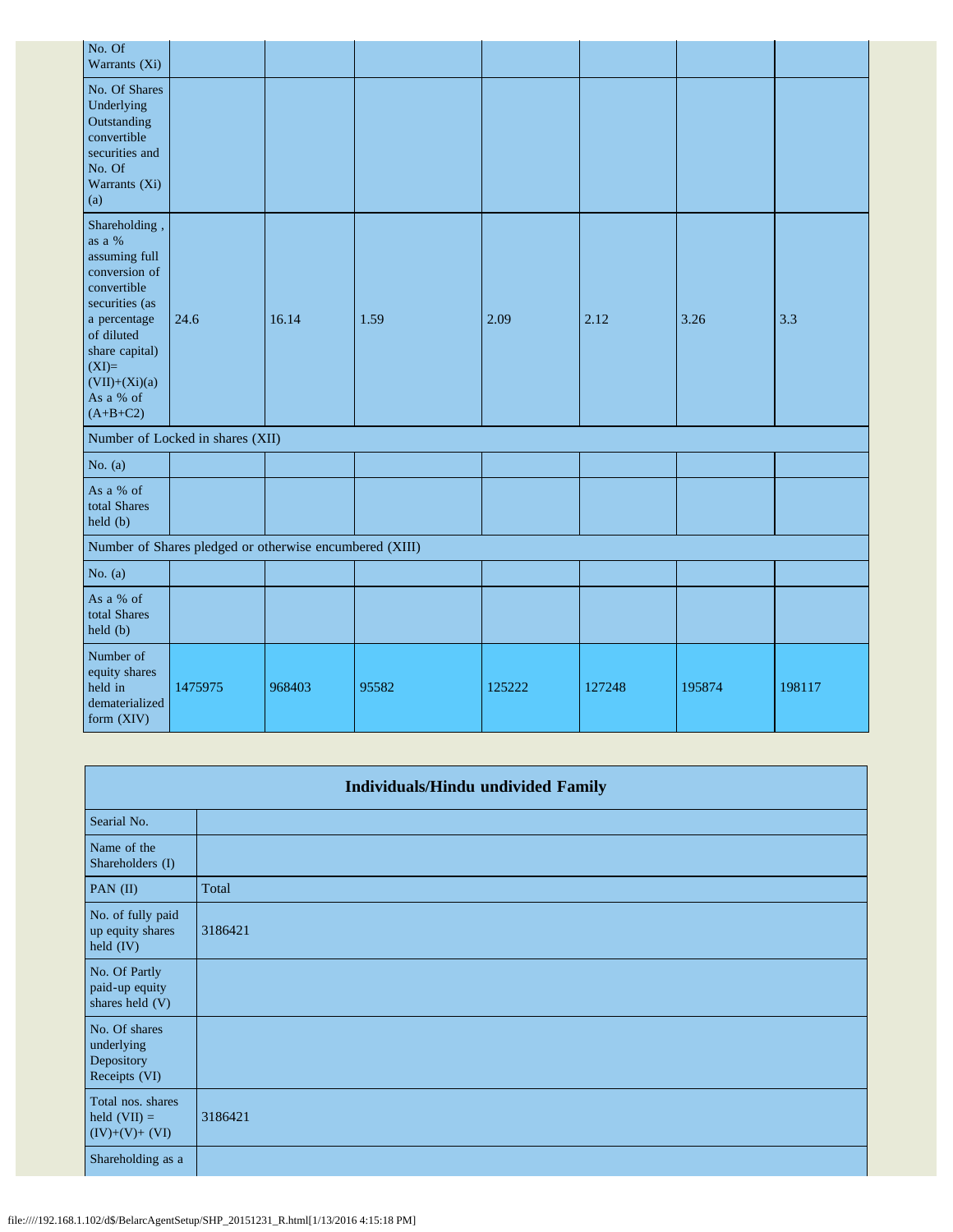| % of total no. of<br>shares (calculated<br>as per SCRR,<br>1957) (VIII) As a<br>% of $(A+B+C2)$                                                                                          | 53.11                                                         |
|------------------------------------------------------------------------------------------------------------------------------------------------------------------------------------------|---------------------------------------------------------------|
|                                                                                                                                                                                          | Number of Voting Rights held in each class of securities (IX) |
| Class eg: $X$                                                                                                                                                                            |                                                               |
| Class eg:y                                                                                                                                                                               |                                                               |
| Total                                                                                                                                                                                    |                                                               |
| Total as a % of<br><b>Total Voting rights</b>                                                                                                                                            |                                                               |
| No. Of Shares<br>Underlying<br>Outstanding<br>convertible<br>securities $(X)$                                                                                                            |                                                               |
| No. Of Warrants<br>$(X_i)$                                                                                                                                                               |                                                               |
| No. Of Shares<br>Underlying<br>Outstanding<br>convertible<br>securities and No.<br>Of Warrants (Xi)<br>(a)                                                                               |                                                               |
| Shareholding, as a<br>% assuming full<br>conversion of<br>convertible<br>securities (as a<br>percentage of<br>diluted share<br>capital) (XI)=<br>$(VII)+(Xi)(a)$ As a<br>% of $(A+B+C2)$ | 53.11                                                         |
| Number of Locked in shares (XII)                                                                                                                                                         |                                                               |
| No. $(a)$                                                                                                                                                                                |                                                               |
| As a % of total<br>Shares held (b)                                                                                                                                                       |                                                               |
|                                                                                                                                                                                          | Number of Shares pledged or otherwise encumbered (XIII)       |
| No. $(a)$                                                                                                                                                                                |                                                               |
| As a % of total<br>Shares held (b)                                                                                                                                                       |                                                               |
| Number of equity<br>shares held in<br>dematerialized<br>form (XIV)                                                                                                                       | 3186421                                                       |

|                                           | Any Other (specify)                                                  |                                                                           |                                                  |                        |                        |                        |                        |
|-------------------------------------------|----------------------------------------------------------------------|---------------------------------------------------------------------------|--------------------------------------------------|------------------------|------------------------|------------------------|------------------------|
| Searial No.                               |                                                                      |                                                                           |                                                  | $\overline{4}$         |                        | -6                     |                        |
| <b>Category</b>                           | <b>Bodies</b><br>Corporate                                           | <b>Bodies Corporate</b>                                                   | <b>Trusts</b>                                    | <b>Trusts</b>          | <b>Trusts</b>          | <b>Trusts</b>          | <b>Trusts</b>          |
| Name of the<br><b>Shareholders</b><br>(I) | <b>ARJUN</b><br><b>TRANSPORT</b><br><b>COMPANY</b><br><b>PVT LTD</b> | <b>EMPIRE</b><br><b>INTERNATIONAL</b><br><b>PRIVATE</b><br><b>LIMITED</b> | $\overline{\phantom{a}}$ is c<br><b>MALHOTRA</b> | S C<br><b>MALHOTRA</b> | S C<br><b>MALHOTRA</b> | S C<br><b>MALHOTRA</b> | S C<br><b>MALHOTRA</b> |
|                                           |                                                                      |                                                                           |                                                  |                        |                        |                        |                        |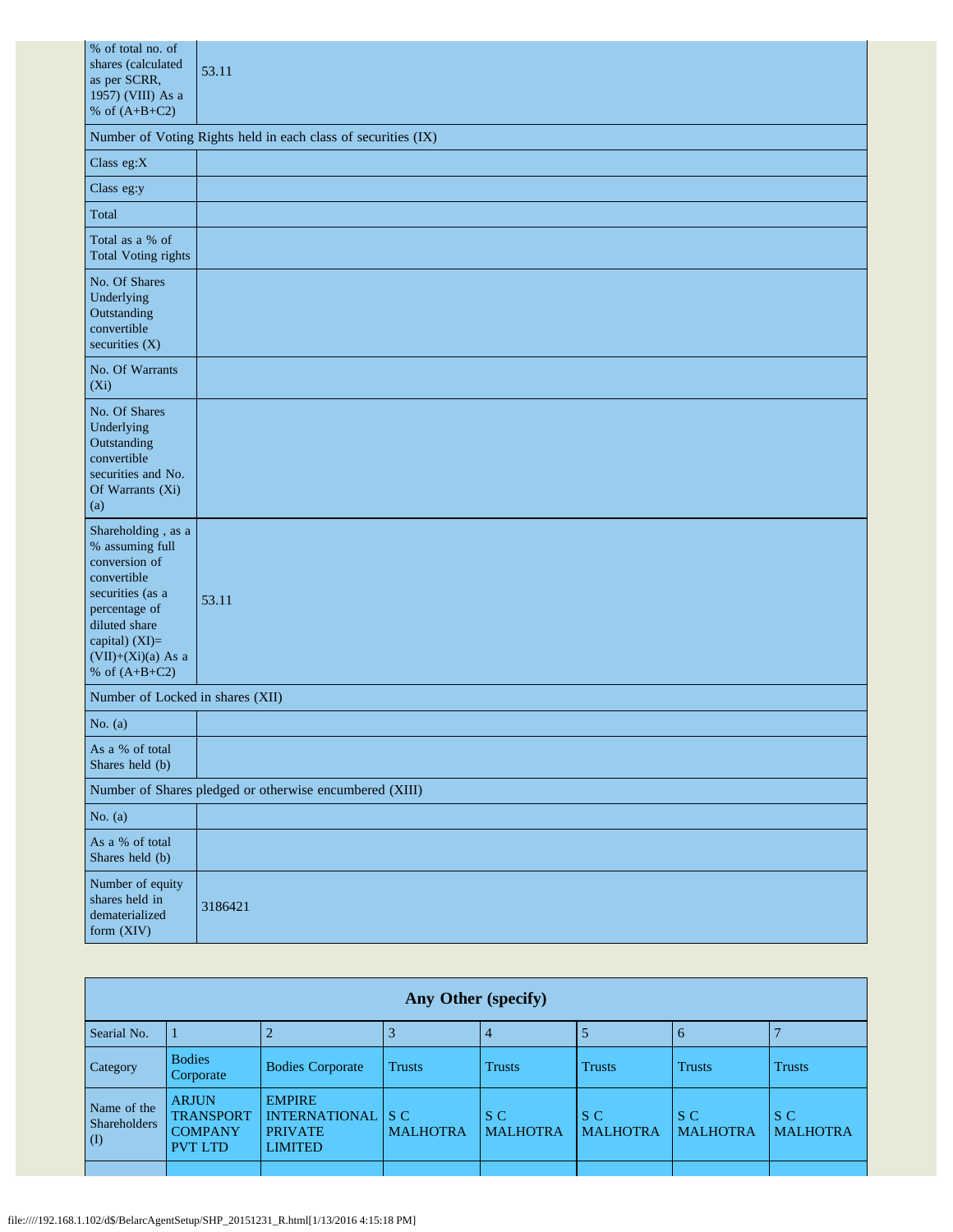| PAN (II)                                                                                                                            | AABCA5913E | AAACE3444P                                                    | AAAAE0015A | AAAAE0016D   | AAAAE0017C   | AAAAG0025E | AAAAV0022G |
|-------------------------------------------------------------------------------------------------------------------------------------|------------|---------------------------------------------------------------|------------|--------------|--------------|------------|------------|
| No. of the<br>Shareholders<br>(1)                                                                                                   | 1          | $\mathbf{1}$                                                  | 1          | $\mathbf{1}$ | $\mathbf{1}$ | 1          | 1          |
| No. of fully<br>paid up<br>equity shares<br>held (IV)                                                                               | 784978     | 327012                                                        | 9999       | 10123        | 12410        | 11998      | 10285      |
| No. Of<br>Partly paid-<br>up equity<br>shares held<br>(V)                                                                           |            |                                                               |            |              |              |            |            |
| No. Of<br>shares<br>underlying<br>Depository<br>Receipts<br>(VI)                                                                    |            |                                                               |            |              |              |            |            |
| Total nos.<br>shares held<br>$(VII) =$<br>$(IV)+(V)+$<br>(VI)                                                                       | 784978     | 327012                                                        | 9999       | 10123        | 12410        | 11998      | 10285      |
| Shareholding<br>as a % of<br>total no. of<br>shares<br>(calculated<br>as per<br>SCRR, 1957)<br>(VIII) As a<br>$\%$ of<br>$(A+B+C2)$ | 13.08      | 5.45                                                          | 0.17       | 0.17         | 0.21         | 0.2        | 0.17       |
|                                                                                                                                     |            | Number of Voting Rights held in each class of securities (IX) |            |              |              |            |            |
| Class eg: X                                                                                                                         |            |                                                               |            |              |              |            |            |
| Class eg:y                                                                                                                          |            |                                                               |            |              |              |            |            |
| Total                                                                                                                               |            |                                                               |            |              |              |            |            |
| Total as a %<br>of Total<br>Voting rights                                                                                           |            |                                                               |            |              |              |            |            |
| No. Of<br><b>Shares</b><br>Underlying<br>Outstanding<br>convertible<br>securities (X)                                               |            |                                                               |            |              |              |            |            |
| No. Of<br>Warrants<br>$(X_i)$                                                                                                       |            |                                                               |            |              |              |            |            |
| No. Of<br><b>Shares</b><br>Underlying<br>Outstanding<br>convertible<br>securities<br>and No. Of<br>Warrants<br>$(Xi)$ (a)           |            |                                                               |            |              |              |            |            |
| Shareholding<br>, as a $\%$<br>assuming full                                                                                        |            |                                                               |            |              |              |            |            |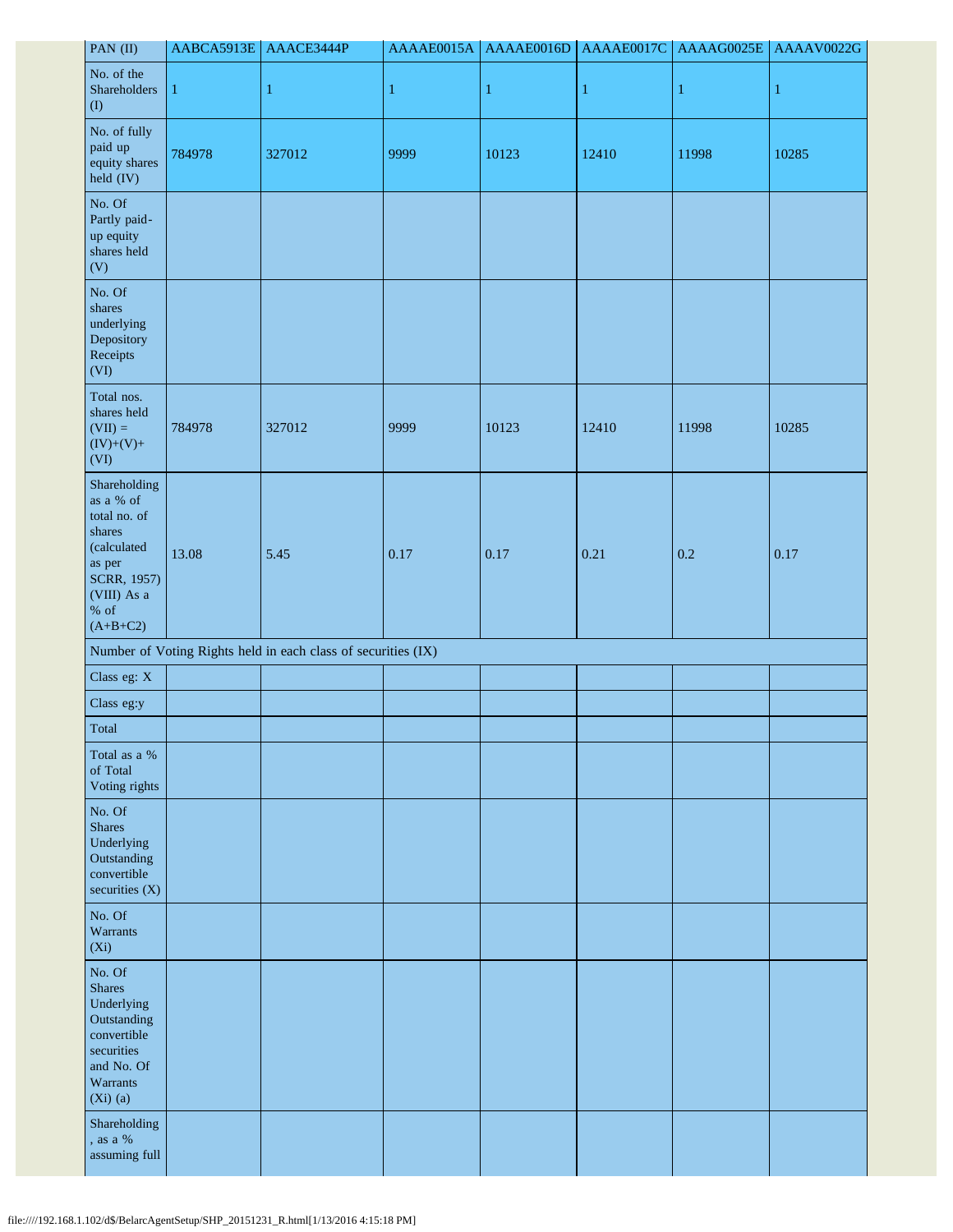| conversion<br>of<br>convertible<br>securities (as<br>a percentage<br>of diluted<br>share capital)<br>$(XI)=$<br>$(VII)+(X) As$<br>a % of<br>$(A+B+C2)$ | 13.08                            | 5.45 | 0.17 | 0.17 | 0.21 | 0.2 | 0.17 |
|--------------------------------------------------------------------------------------------------------------------------------------------------------|----------------------------------|------|------|------|------|-----|------|
|                                                                                                                                                        | Number of Locked in shares (XII) |      |      |      |      |     |      |
| No. $(a)$                                                                                                                                              |                                  |      |      |      |      |     |      |
| As a % of<br>total Shares<br>$\text{held } (b)$                                                                                                        |                                  |      |      |      |      |     |      |
| Number of Shares pledged or otherwise encumbered (XIII)                                                                                                |                                  |      |      |      |      |     |      |
| No. $(a)$                                                                                                                                              |                                  |      |      |      |      |     |      |
| As a % of<br>total Shares<br>held(b)                                                                                                                   |                                  |      |      |      |      |     |      |

| Any Other (specify)                                                                                                  |         |  |  |
|----------------------------------------------------------------------------------------------------------------------|---------|--|--|
| Searial No.                                                                                                          |         |  |  |
| Category                                                                                                             |         |  |  |
| Name of the<br>Shareholders (I)                                                                                      |         |  |  |
| PAN (II)                                                                                                             | Total   |  |  |
| No. of the<br>Shareholders (I)                                                                                       | 7       |  |  |
| No. of fully paid<br>up equity shares<br>held (IV)                                                                   | 1166805 |  |  |
| No. Of Partly<br>paid-up equity<br>shares held (V)                                                                   |         |  |  |
| No. Of shares<br>underlying<br>Depository<br>Receipts (VI)                                                           |         |  |  |
| Total nos. shares<br>held $(VII) =$<br>$(IV)+(V)+(VI)$                                                               | 1166805 |  |  |
| Shareholding as a<br>% of total no. of<br>shares (calculated<br>as per SCRR,<br>1957) (VIII) As a<br>% of $(A+B+C2)$ | 19.45   |  |  |
| Number of Voting Rights held in each class of securities (IX)                                                        |         |  |  |
| Class eg: X                                                                                                          |         |  |  |
| Class eg:y                                                                                                           |         |  |  |
| Total                                                                                                                |         |  |  |
| Total as a % of<br><b>Total Voting rights</b>                                                                        |         |  |  |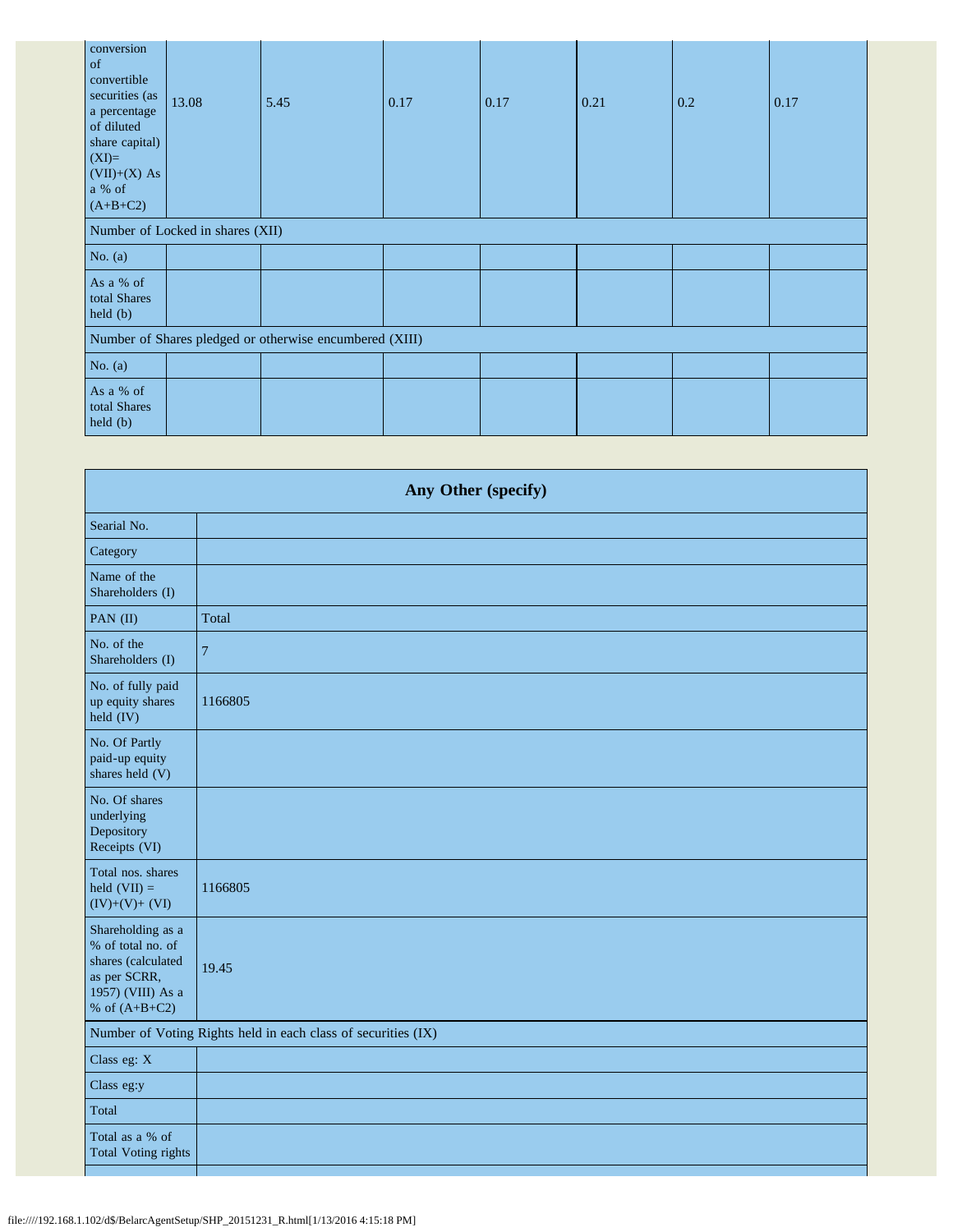| No. Of Shares<br>Underlying<br>Outstanding<br>convertible<br>securities $(X)$                                                                                                        |                                                         |
|--------------------------------------------------------------------------------------------------------------------------------------------------------------------------------------|---------------------------------------------------------|
| No. Of Warrants<br>$(X_i)$                                                                                                                                                           |                                                         |
| No. Of Shares<br>Underlying<br>Outstanding<br>convertible<br>securities and No.<br>Of Warrants (Xi)<br>(a)                                                                           |                                                         |
| Shareholding, as a<br>% assuming full<br>conversion of<br>convertible<br>securities (as a<br>percentage of<br>diluted share<br>capital) (XI)=<br>$(VII)+(X)$ As a %<br>of $(A+B+C2)$ | 19.45                                                   |
| Number of Locked in shares (XII)                                                                                                                                                     |                                                         |
| No. $(a)$                                                                                                                                                                            |                                                         |
| As a % of total<br>Shares held (b)                                                                                                                                                   |                                                         |
|                                                                                                                                                                                      | Number of Shares pledged or otherwise encumbered (XIII) |
| No. $(a)$                                                                                                                                                                            |                                                         |
| As a % of total<br>Shares held (b)                                                                                                                                                   |                                                         |

| <b>Financial Institutions/ Banks</b>                                                                                 |                    |                      |                       |       |  |
|----------------------------------------------------------------------------------------------------------------------|--------------------|----------------------|-----------------------|-------|--|
| Searial No.                                                                                                          | $\mathbf{1}$       | $\overline{2}$       | $\overline{3}$        |       |  |
| Name of the<br>Shareholders (I)                                                                                      | I.C.I.C.I. LIMITED | <b>BANK OF INDIA</b> | <b>BANK OF BARODA</b> |       |  |
| PAN $(II)$                                                                                                           | ZZZZZ9999Z         | ZZZZZ9999Z           | ZZZZZ9999Z            | Total |  |
| No. of fully paid<br>up equity shares<br>held (IV)                                                                   | 300                | 174                  | 30                    | 504   |  |
| No. Of Partly<br>paid-up equity<br>shares held (V)                                                                   |                    |                      |                       |       |  |
| No. Of shares<br>underlying<br>Depository<br>Receipts (VI)                                                           |                    |                      |                       |       |  |
| Total nos. shares<br>held $(VII) =$<br>$(IV)+(V)+(VI)$                                                               | 300                | 174                  | 30                    | 504   |  |
| Shareholding as a<br>% of total no. of<br>shares (calculated<br>as per SCRR,<br>1957) (VIII) As a<br>% of $(A+B+C2)$ | 0.01               | $\mathbf{0}$         | $\mathbf{0}$          | 0.01  |  |

Number of Voting Rights held in each class of securities (IX)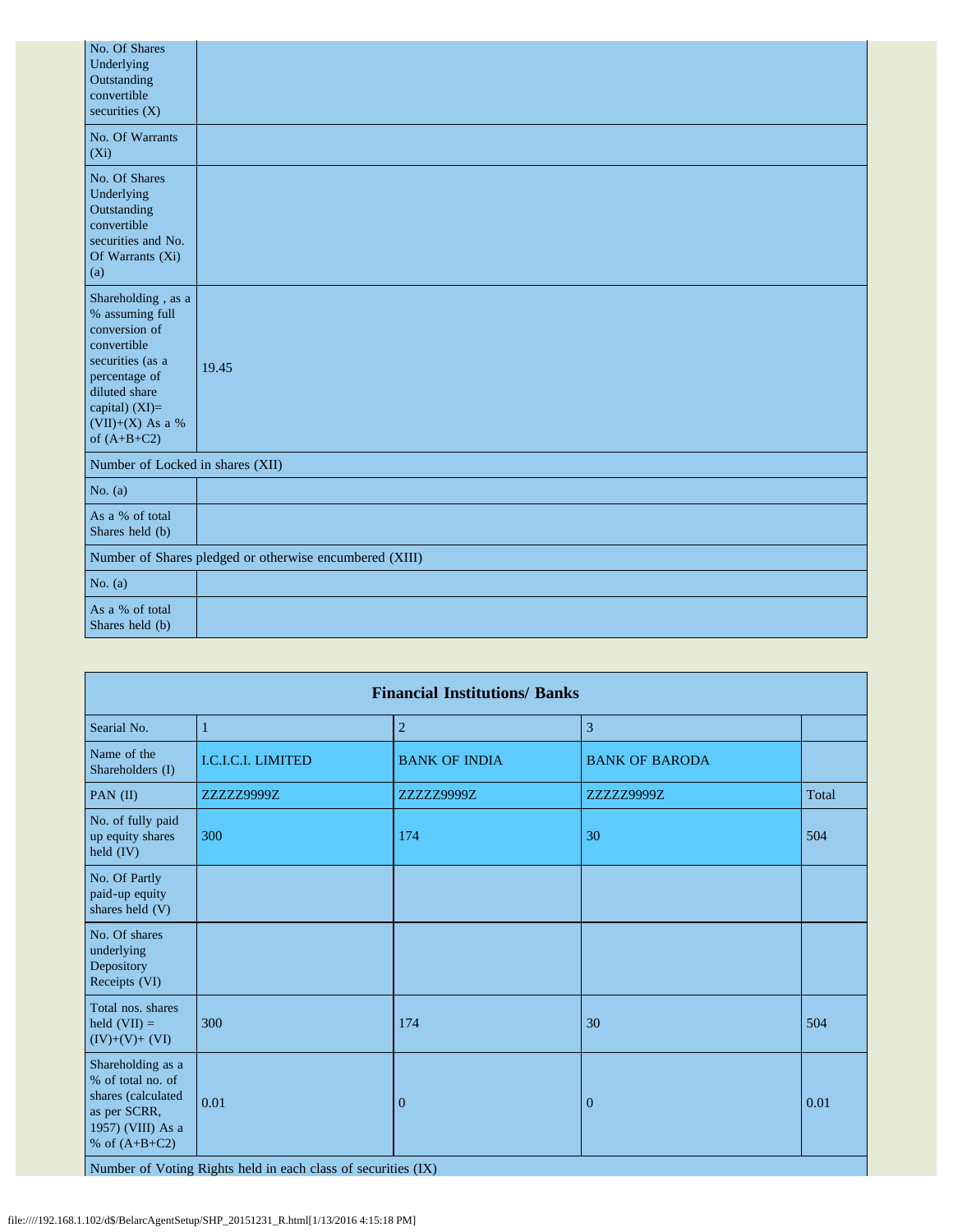| Class eg: X                                                                                                                                                                          |                  |                  |                |              |  |
|--------------------------------------------------------------------------------------------------------------------------------------------------------------------------------------|------------------|------------------|----------------|--------------|--|
| Class eg:y                                                                                                                                                                           |                  |                  |                |              |  |
| Total                                                                                                                                                                                |                  |                  |                |              |  |
| Total as a % of<br><b>Total Voting rights</b>                                                                                                                                        |                  |                  |                |              |  |
| No. Of Shares<br>Underlying<br>Outstanding<br>convertible<br>securities $(X)$                                                                                                        |                  |                  |                |              |  |
| No. Of Warrants<br>$(X_i)$                                                                                                                                                           |                  |                  |                |              |  |
| No. Of Shares<br>Underlying<br>Outstanding<br>convertible<br>securities and No.<br>Of Warrants (Xi)<br>(a)                                                                           |                  |                  |                |              |  |
| Shareholding, as a<br>% assuming full<br>conversion of<br>convertible<br>securities (as a<br>percentage of<br>diluted share<br>capital) $(XI)=$<br>(VII)+(X) As a %<br>of $(A+B+C2)$ | 0.01             | $\mathbf{0}$     | $\mathbf{0}$   | 0.01         |  |
| Number of Locked in shares (XII)                                                                                                                                                     |                  |                  |                |              |  |
| No. $(a)$                                                                                                                                                                            |                  |                  |                |              |  |
| As a % of total<br>Shares held (b)                                                                                                                                                   |                  |                  |                |              |  |
| Number of equity<br>shares held in<br>dematerialized<br>form (XIV)                                                                                                                   | $\boldsymbol{0}$ | $\boldsymbol{0}$ | $\overline{0}$ | $\mathbf{0}$ |  |

| <b>Insurance Companies</b>                                 |                                     |                                        |        |  |  |
|------------------------------------------------------------|-------------------------------------|----------------------------------------|--------|--|--|
| Searial No.                                                | 1                                   | $\overline{2}$                         |        |  |  |
| Name of the<br>Shareholders (I)                            | LIFE INSURANCE CORPORATION OF INDIA | THE ORIENTAL INSURANCE COMPANY LIMITED |        |  |  |
| PAN (II)                                                   | AAACL0582H                          | AAACT0627R                             | Total  |  |  |
| No. of fully paid<br>up equity shares<br>held $(IV)$       | 789741                              | 94909                                  | 884650 |  |  |
| No. Of Partly<br>paid-up equity<br>shares held (V)         |                                     |                                        |        |  |  |
| No. Of shares<br>underlying<br>Depository<br>Receipts (VI) |                                     |                                        |        |  |  |
| Total nos. shares<br>held $(VII) =$<br>$(IV)+(V)+(VI)$     | 789741                              | 94909                                  | 884650 |  |  |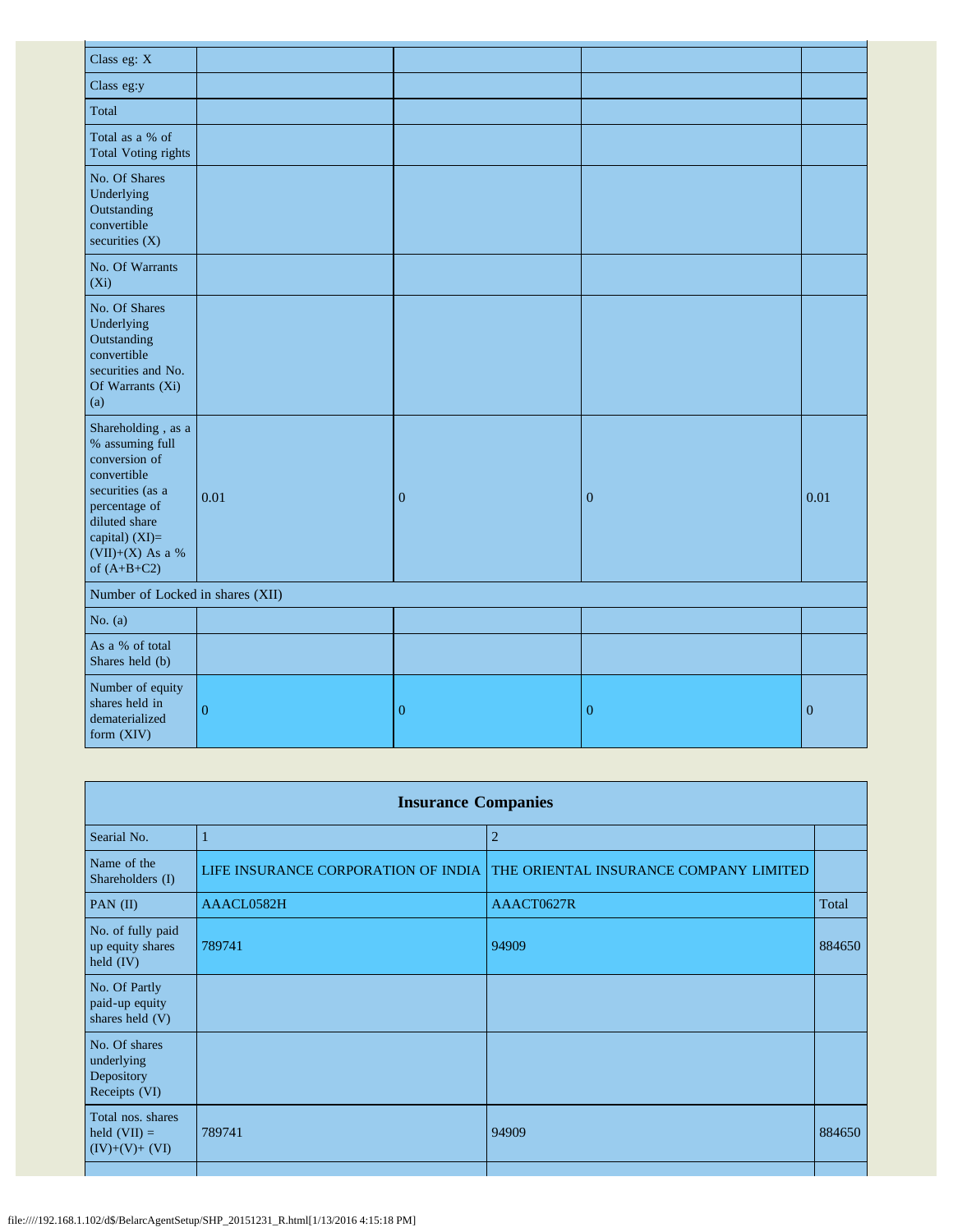| Shareholding as a<br>% of total no. of<br>shares (calculated<br>as per SCRR,<br>1957) (VIII) As a<br>% of $(A+B+C2)$                                                               | 13.16                                                         | 1.58  | 14.74  |  |  |
|------------------------------------------------------------------------------------------------------------------------------------------------------------------------------------|---------------------------------------------------------------|-------|--------|--|--|
|                                                                                                                                                                                    | Number of Voting Rights held in each class of securities (IX) |       |        |  |  |
| Class eg: X                                                                                                                                                                        |                                                               |       |        |  |  |
| Class eg:y                                                                                                                                                                         |                                                               |       |        |  |  |
| Total                                                                                                                                                                              |                                                               |       |        |  |  |
| Total as a % of<br><b>Total Voting rights</b>                                                                                                                                      |                                                               |       |        |  |  |
| No. Of Shares<br>Underlying<br>Outstanding<br>convertible<br>securities (X)                                                                                                        |                                                               |       |        |  |  |
| No. Of Warrants<br>$(X_i)$                                                                                                                                                         |                                                               |       |        |  |  |
| No. Of Shares<br>Underlying<br>Outstanding<br>convertible<br>securities and No.<br>Of Warrants (Xi)<br>(a)                                                                         |                                                               |       |        |  |  |
| Shareholding, as a<br>% assuming full<br>conversion of<br>convertible<br>securities (as a<br>percentage of<br>diluted share<br>capital) (XI)=<br>(VII)+(X) As a %<br>of $(A+B+C2)$ | 13.16                                                         | 1.58  | 14.74  |  |  |
| Number of Locked in shares (XII)                                                                                                                                                   |                                                               |       |        |  |  |
| No. $(a)$                                                                                                                                                                          |                                                               |       |        |  |  |
| As a % of total<br>Shares held (b)                                                                                                                                                 |                                                               |       |        |  |  |
| Number of equity<br>shares held in<br>dematerialized<br>form (XIV)                                                                                                                 | 789741                                                        | 94909 | 884650 |  |  |

| Individuals - i.Individual shareholders holding nominal share capital up to Rs. 2 lakhs. |                          |        |  |  |
|------------------------------------------------------------------------------------------|--------------------------|--------|--|--|
| Searial No.                                                                              |                          |        |  |  |
| Name of the<br>Shareholders (I)                                                          | <b>4877 SHAREHOLDERS</b> |        |  |  |
| $PAN$ (II)                                                                               | ZZZZZ9999Z               | Total  |  |  |
| No. of fully paid<br>up equity shares<br>held $(IV)$                                     | 602325                   | 602325 |  |  |
| No. Of Partly<br>paid-up equity<br>shares held (V)                                       |                          |        |  |  |
| No. Of shares                                                                            |                          |        |  |  |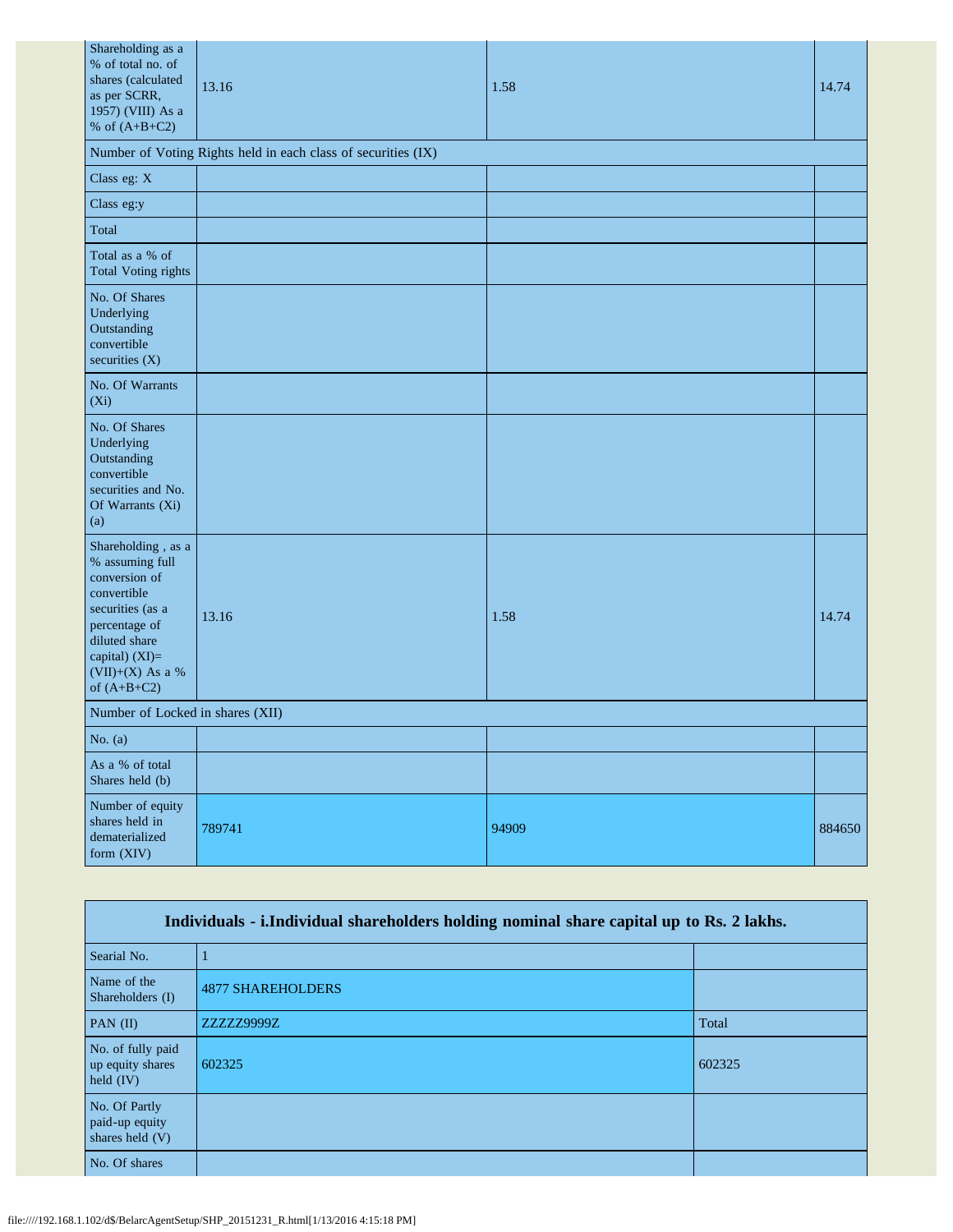| underlying<br>Depository<br>Receipts (VI)                                                                                                                                          |                                                               |        |  |  |
|------------------------------------------------------------------------------------------------------------------------------------------------------------------------------------|---------------------------------------------------------------|--------|--|--|
| Total nos. shares<br>held $(VII) =$<br>$(IV)+(V)+(VI)$                                                                                                                             | 602325                                                        | 602325 |  |  |
| Shareholding as a<br>% of total no. of<br>shares (calculated<br>as per SCRR,<br>1957) (VIII) As a<br>% of $(A+B+C2)$                                                               | 10.04                                                         | 10.04  |  |  |
|                                                                                                                                                                                    | Number of Voting Rights held in each class of securities (IX) |        |  |  |
| Class eg: X                                                                                                                                                                        |                                                               |        |  |  |
| Class eg:y                                                                                                                                                                         |                                                               |        |  |  |
| Total                                                                                                                                                                              |                                                               |        |  |  |
| Total as a % of<br><b>Total Voting rights</b>                                                                                                                                      |                                                               |        |  |  |
| No. Of Shares<br>Underlying<br>Outstanding<br>convertible<br>securities (X)                                                                                                        |                                                               |        |  |  |
| No. Of Warrants<br>$(X_i)$                                                                                                                                                         |                                                               |        |  |  |
| No. Of Shares<br>Underlying<br>Outstanding<br>convertible<br>securities and No.<br>Of Warrants (Xi)<br>(a)                                                                         |                                                               |        |  |  |
| Shareholding, as a<br>% assuming full<br>conversion of<br>convertible<br>securities (as a<br>percentage of<br>diluted share<br>capital) (XI)=<br>(VII)+(X) As a %<br>of $(A+B+C2)$ | 10.04                                                         | 10.04  |  |  |
| Number of Locked in shares (XII)                                                                                                                                                   |                                                               |        |  |  |
| No. $(a)$                                                                                                                                                                          |                                                               |        |  |  |
| As a % of total<br>Shares held (b)                                                                                                                                                 |                                                               |        |  |  |
| Number of equity<br>shares held in<br>dematerialized<br>form (XIV)                                                                                                                 | 445162                                                        | 445162 |  |  |

| Individuals - ii. Individual shareholders holding nominal share capital in excess of Rs. 2 lakhs. |                |       |  |  |
|---------------------------------------------------------------------------------------------------|----------------|-------|--|--|
| Searial No.                                                                                       |                |       |  |  |
| Name of the<br>Shareholders (I)                                                                   | 2 SHAREHOLDERS |       |  |  |
| $PAN$ (II)                                                                                        | ZZZZZ9999Z     | Total |  |  |
| No. of fully paid                                                                                 |                |       |  |  |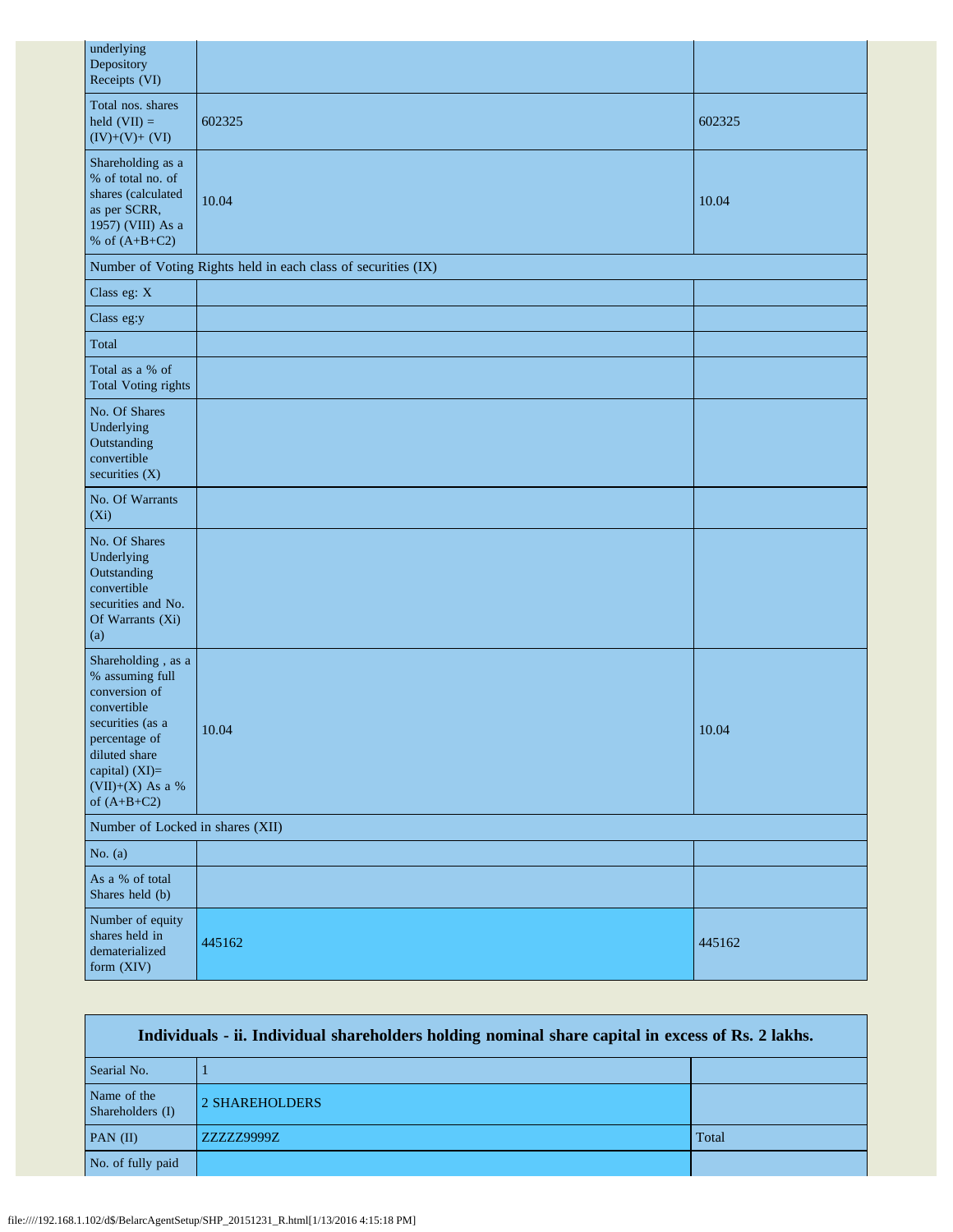| up equity shares<br>held (IV)                                                                                                                                                        | 49537                                                         | 49537 |  |  |
|--------------------------------------------------------------------------------------------------------------------------------------------------------------------------------------|---------------------------------------------------------------|-------|--|--|
| No. Of Partly<br>paid-up equity<br>shares held (V)                                                                                                                                   |                                                               |       |  |  |
| No. Of shares<br>underlying<br>Depository<br>Receipts (VI)                                                                                                                           |                                                               |       |  |  |
| Total nos. shares<br>held $(VII) =$<br>$(IV)+(V)+(VI)$                                                                                                                               | 49537                                                         | 49537 |  |  |
| Shareholding as a<br>% of total no. of<br>shares (calculated<br>as per SCRR,<br>1957) (VIII) As a<br>% of $(A+B+C2)$                                                                 | 0.83                                                          | 0.83  |  |  |
|                                                                                                                                                                                      | Number of Voting Rights held in each class of securities (IX) |       |  |  |
| Class eg: X                                                                                                                                                                          |                                                               |       |  |  |
| Class eg:y                                                                                                                                                                           |                                                               |       |  |  |
| Total                                                                                                                                                                                |                                                               |       |  |  |
| Total as a % of<br><b>Total Voting rights</b>                                                                                                                                        |                                                               |       |  |  |
| No. Of Shares<br>Underlying<br>Outstanding<br>convertible<br>securities (X)                                                                                                          |                                                               |       |  |  |
| No. Of Warrants<br>$(X_i)$                                                                                                                                                           |                                                               |       |  |  |
| No. Of Shares<br>Underlying<br>Outstanding<br>convertible<br>securities and No.<br>Of Warrants (Xi)<br>(a)                                                                           |                                                               |       |  |  |
| Shareholding, as a<br>% assuming full<br>conversion of<br>convertible<br>securities (as a<br>percentage of<br>diluted share<br>capital) (XI)=<br>$(VII)+(X)$ As a %<br>of $(A+B+C2)$ | 0.83                                                          | 0.83  |  |  |
| Number of Locked in shares (XII)                                                                                                                                                     |                                                               |       |  |  |
| No. $(a)$                                                                                                                                                                            |                                                               |       |  |  |
| As a % of total<br>Shares held (b)                                                                                                                                                   |                                                               |       |  |  |
| Number of equity<br>shares held in<br>dematerialized<br>form (XIV)                                                                                                                   | 49537                                                         | 49537 |  |  |

**Any Other (specify)**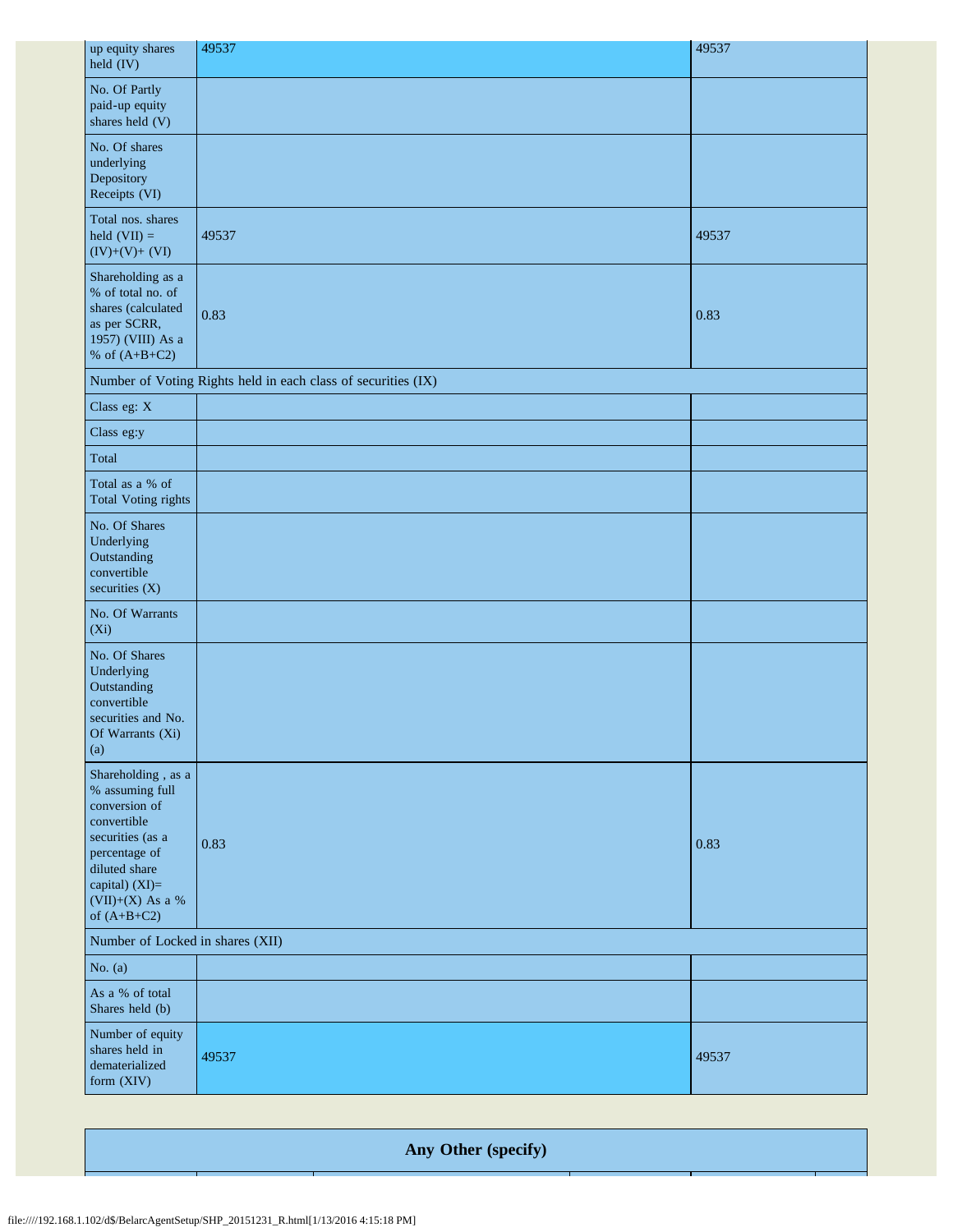| Searial No.                                                                                                                                                                        | $\mathbf{1}$                      | $\overline{c}$                                                | 3                                 | $\overline{4}$                |        |
|------------------------------------------------------------------------------------------------------------------------------------------------------------------------------------|-----------------------------------|---------------------------------------------------------------|-----------------------------------|-------------------------------|--------|
| Category                                                                                                                                                                           | <b>Bodies Corporate</b>           | <b>Bodies Corporate</b>                                       | Other                             | Other                         |        |
| Name of the<br>Shareholders (I)                                                                                                                                                    | <b>BODIES</b><br><b>CORPORATE</b> | VISHNU TRADING COMPANY<br>PRIVATE LIMITED                     | <b>CLEARING</b><br><b>MEMBERS</b> | <b>NON RESIDENTS</b><br>(NRI) |        |
| PAN (II)                                                                                                                                                                           | ZZZZZ9999Z                        | ZZZZZ9999Z                                                    | ZZZZZ9999Z                        | ZZZZZ9999Z                    | Total  |
| No. of the<br>Shareholders (I)                                                                                                                                                     | 103                               | 1                                                             | 16                                | 29                            | 149    |
| No. of fully paid<br>up equity shares<br>held (IV)                                                                                                                                 | 27487                             | 72016                                                         | 793                               | 9460                          | 109756 |
| No. Of Partly<br>paid-up equity<br>shares held (V)                                                                                                                                 |                                   |                                                               |                                   |                               |        |
| No. Of shares<br>underlying<br>Depository<br>Receipts (VI)                                                                                                                         |                                   |                                                               |                                   |                               |        |
| Total nos. shares<br>held $(VII) =$<br>$(IV)+(V)+(VI)$                                                                                                                             | 27487                             | 72016                                                         | 793                               | 9460                          | 109756 |
| Shareholding as a<br>% of total no. of<br>shares (calculated<br>as per SCRR,<br>1957) (VIII) As a<br>% of $(A+B+C2)$                                                               | 0.46                              | 1.2                                                           | 0.01                              | 0.16                          | 1.83   |
|                                                                                                                                                                                    |                                   | Number of Voting Rights held in each class of securities (IX) |                                   |                               |        |
| Class eg: X                                                                                                                                                                        |                                   |                                                               |                                   |                               |        |
| Class eg:y                                                                                                                                                                         |                                   |                                                               |                                   |                               |        |
| Total                                                                                                                                                                              |                                   |                                                               |                                   |                               |        |
| Total as a % of<br><b>Total Voting rights</b>                                                                                                                                      |                                   |                                                               |                                   |                               |        |
| No. Of Shares<br>Underlying<br>Outstanding<br>convertible<br>securities (X)                                                                                                        |                                   |                                                               |                                   |                               |        |
| No. Of Warrants<br>$(X_i)$                                                                                                                                                         |                                   |                                                               |                                   |                               |        |
| No. Of Shares<br>Underlying<br>Outstanding<br>convertible<br>securities and No.<br>Of Warrants (Xi)<br>(a)                                                                         |                                   |                                                               |                                   |                               |        |
| Shareholding, as a<br>% assuming full<br>conversion of<br>convertible<br>securities (as a<br>percentage of<br>diluted share<br>capital) (XI)=<br>(VII)+(X) As a %<br>of $(A+B+C2)$ | 0.46                              | 1.2                                                           | 0.01                              | 0.16                          | 1.83   |
| Number of Locked in shares (XII)                                                                                                                                                   |                                   |                                                               |                                   |                               |        |
| No. $(a)$                                                                                                                                                                          |                                   |                                                               |                                   |                               |        |
|                                                                                                                                                                                    |                                   |                                                               |                                   |                               |        |